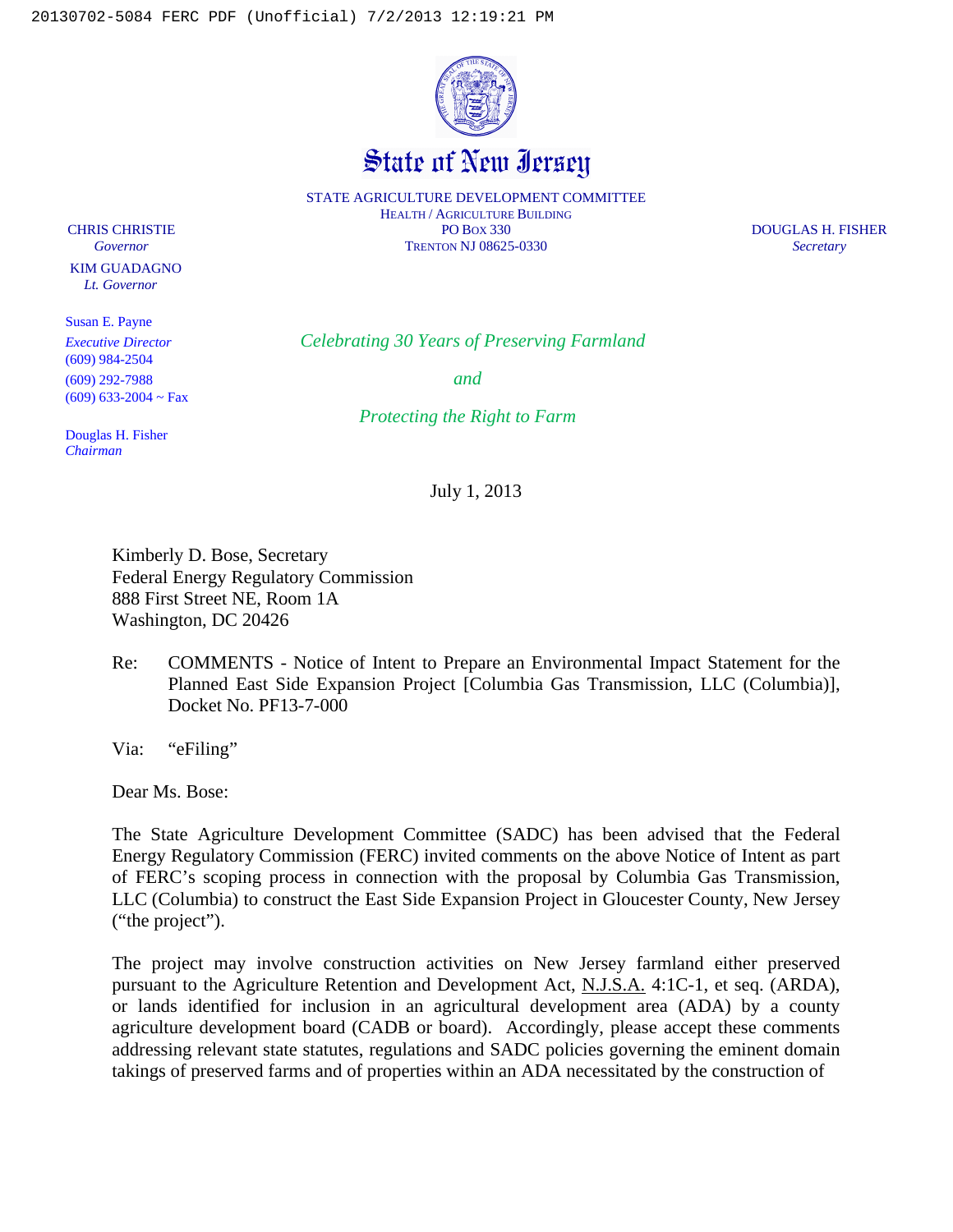Kimberly D. Bose, Secretary July 1, 2013 Page 2

power generating projects within and outside of preexisting utility company easements. Please note that these statutes, regulations and policies also apply to public bodies or public utilities that intend to advance grants, loans, interest subsidies or other funds within an ADA for the construction of dwellings, commercial or industrial facilities, transportation facilities or water or sewer facilities to serve nonfarm structures.

While the SADC understands that there may be superseding Federal authority providing Columbia with the ability to undertake construction activities on ADA lands or preserved farms, we believe it is important to bring to FERC's attention the following matters as part of the scoping process.

# Condemnation of property within an ADA

N.J.S.A. 4:1C-19a. requires a "public body or public utility" to file a notice of intent (NOI) with the CADB and SADC *prior to* exercising the power of eminent domain for acquisition of land in an ADA "for the construction of dwellings, commercial or industrial facilities, transportation facilities, or water or sewer facilities to serve nonfarm structures. . ." The statute also requires the public body or public utility to file the NOI with the CADB and SADC *prior to* "advanc[ing] a grant, loan, interest subsidy or other funds within an [ADA] for the construction of dwellings, commercial or industrial facilities, transportation facilities, or water or sewer facilities to serve nonfarm structures. . ." Therefore, even if Columbia intends to construct the project completely within existing rights-of-way, Columbia's activities still fall within the statute's ambit due to the company's expenditure of funds within an ADA. The notice of intent includes a statement of reasons for the proposed project; an alternatives analysis; and information about the project and its impacts on agricultural activities within the ADA. See N.J.A.C. 2:76-7.3 and 7.4.

Within 30 days of receiving a complete NOI, the CADB and SADC review the project "to determine its effect upon the preservation and enhancement of agriculture in the [ADA], the municipally approved eight-year program, and upon overall State agricultural preservation and development policies." N.J.S.A. 4:1C-19b. If the CADB or SADC find that the proposed project will cause unreasonably adverse effects on the ADA or on statewide preservation and development policies, then the CADB or SADC may direct that no action be taken by the public body or public utility for 60 days, during which time a public hearing is held, and a report for public distribution is prepared, by the board and/or SADC.

In a municipally approved eight-year program, landowners can voluntarily restrict development on their land for a period of eight years. Although landowners receive no payment for the restriction, they are eligible to apply for cost-sharing grants for soil and water conservation projects and for other benefits and protections afforded permanently preserved farms under the ARDA.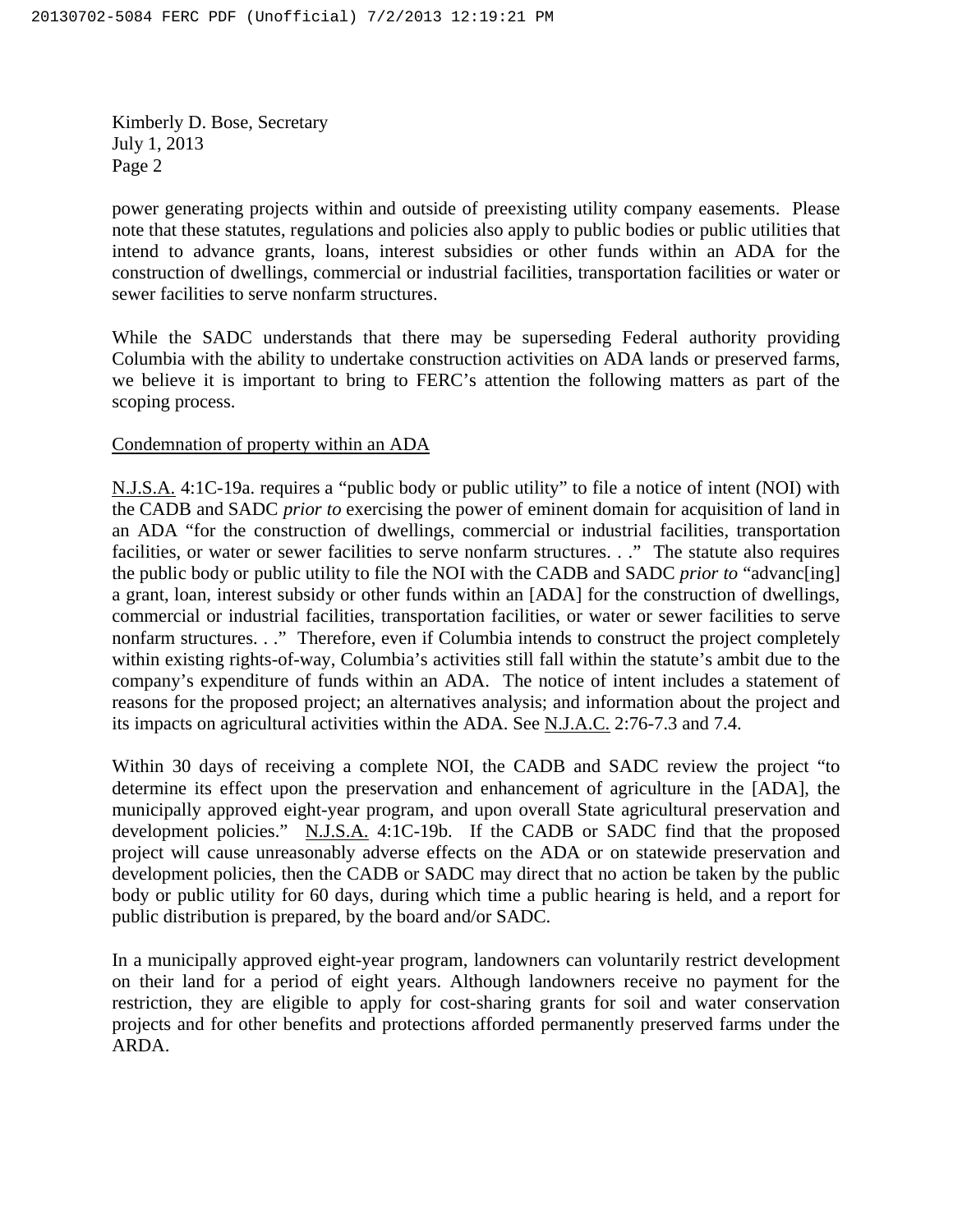Kimberly D. Bose, Secretary July 1, 2013 Page 3

## Condemnation of preserved farms

N.J.S.A. 4:1C-25 recognizes the right of a "public body" to exercise eminent domain authority for the taking of preserved farmland or farms in a municipally-approved eight year program to construct "dwellings, commercial facilities, transportation facilities, or water or sewer facilities to serve nonfarm structures," but only upon a written declaration by the Governor "that the action is necessary for the public health, safety and welfare and that there is no immediately apparent feasible alternative."

That the Legislature did not include utility companies within the contemplation of "public body" in section 25 of the ARDA is apparent in N.J.S.A. 4:1C-19, which allows a "public body *or public utility*" to exercise eminent domain authority, under certain circumstances, in ADAs [emphasis added].

Accordingly, no utility company can enter upon any preserved farms or farms enrolled in a municipally approved eight-year program from outside that company's existing rights-of-way for the purpose of its proposed energy generation or distribution expansion plan.

## Temporary entry onto properties within an ADA

The ARDA's condemnation process furthers the strong public policy, expressed in the legislative findings accompanying enactment of the statute, of encouraging the maintenance of agricultural production and a positive agricultural business climate. The ARDA's pre-condemnation notice and hearing requirements also recognize that ADA lands, eligible for preservation by purchase of a development easement with substantial public funds, should remain inviolate except under the limited circumstance in which clear proof exists of another overriding public purpose.

Therefore, the SADC considers the temporary use of an ADA-designated parcel in connection with the above-described construction activities to be an "acquisition of land" triggering the notice and hearing requirements of Section 19 of the ARDA. Acquisition occurs even if the utility project involves a traffic detour onto roadways within a subject farm, and regardless of the temporary and/or emergent nature of the project.

## Identification of affected farmland

The SADC strongly recommends that Columbia identify, by lot and block number, all properties that will be affected by the expansion project and proposed construction activities that are located on preserved farms or ADA-designated lands so that eminent domain issues can be addressed comprehensively.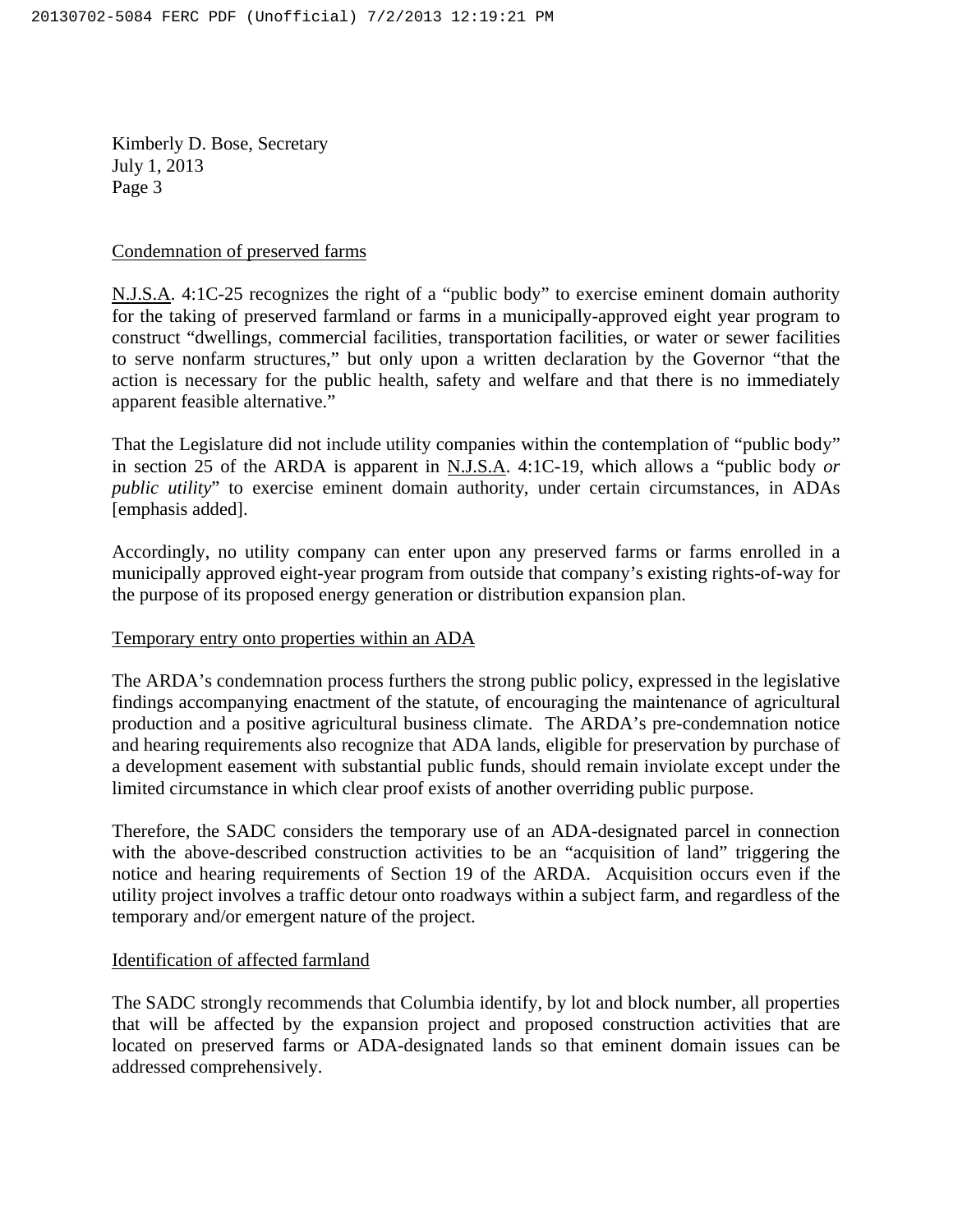Kimberly D. Bose, Secretary July 1, 2013 Page 4

### Use of environmental impact statements

Should Columbia decide to submit a draft environmental impact statement in conjunction with the NOI requirements, it must pay close attention to N.J.A.C. 2:76-7.4.

CADB contacts

A current list of CADB administrators and their telephone and email contact information may be found on the SADC website at:

http://www.nj.gov/agriculture/sadc/farmpreserve/contacts/cadbs.html.

Thank you for your attention to this matter.

Sincerely,

Sum E. Page

Susan E. Payne Executive Director, SADC

c: Kerstin Sundstrom, Governor's Authorities Unit Timothy Brill, SADC Agricultural Retention Program Manager Brian D. Smith, Esq., SADC Chief of Legal Affairs Judith Andrejko, Esq., SADC Legal Specialist Ken Atkinson, Administrator, Gloucester CADB Matthew Blake, Director of Community Development, Woolwich Township